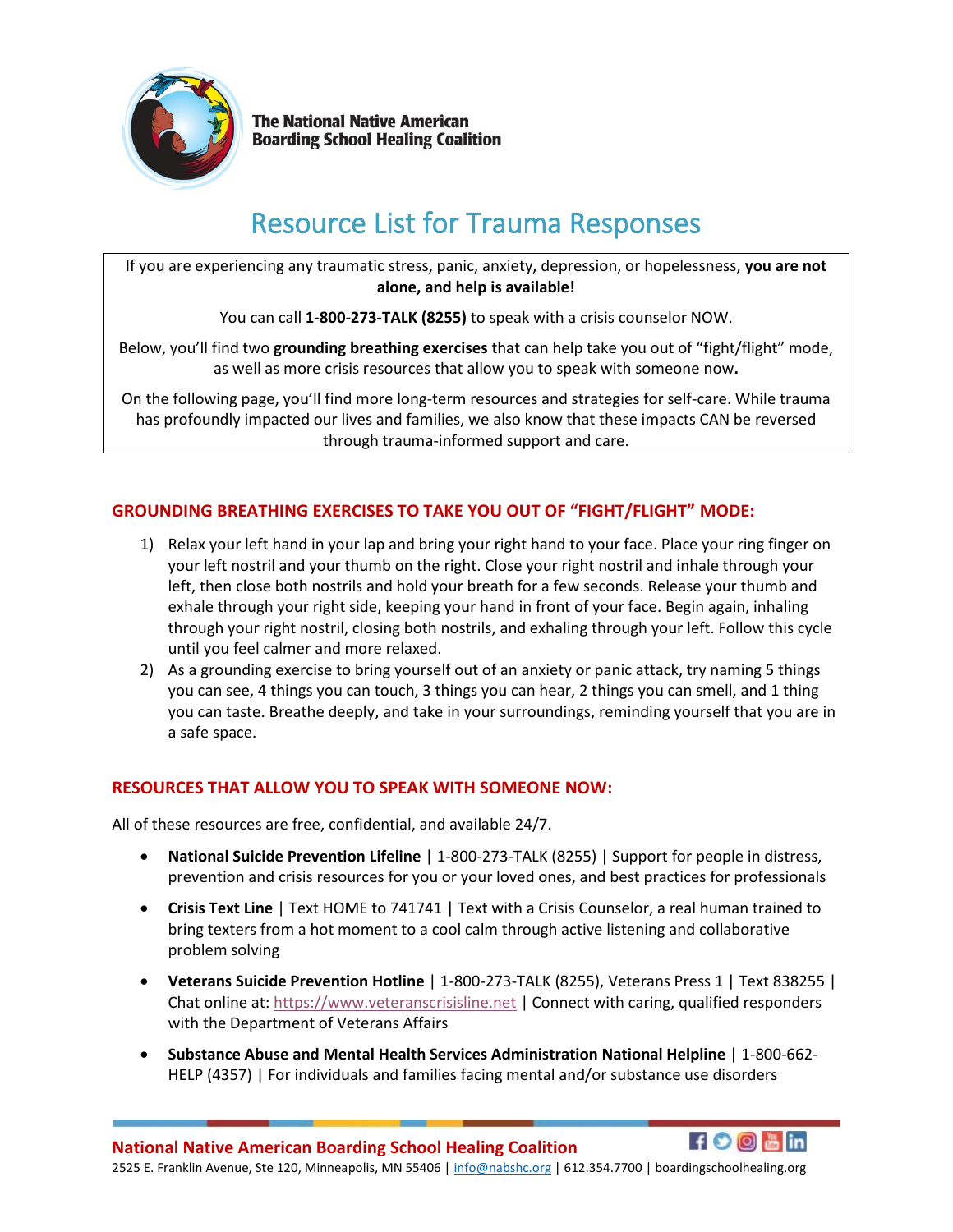

**The National Native American Boarding School Healing Coalition** 

- **National Sexual Assault Hotline** | 1-800-656-HOPE (4673) | You will be connected with a trained staff member from a sexual assault provider near you
- **Domestic Violence Hotline** | 1-800-799-SAFE (7233) | Chat online at: [www.thehotline.org](http://www.thehotline.org/) | For anyone experiencing domestic violence, seeking resources or information, or questioning unhealthy aspects of their relationship

#### **RESOURCES FOR FINDING LONG-TERM SUPPORT:**

- **The International Society for Traumatic Stress Studies** has a "Find a Clinician Directory" that allows you to search mental health care providers based on their specialties and location. The full list is available here[: http://www.istss.org/find-a-clinician.aspx.](http://www.istss.org/find-a-clinician.aspx) Therapists who specialize in work with "minorities" and genocide include:
	- o Erin Aronson, PsyD | 19 Court Street, Montpelier, VT 05602
	- o Dr. David Baskin | 240 West End Ave, Suite 1A, New York, NY 10023
	- o Janet Brodsky, LICSW | 2120 State Avenue NE, Suite 220, Olympia, WA 98506
	- o Dr. Beverly Dexter, PhD | 14233 Coeur D Alene Ct, Valley Canter CA 92082
	- o Craig Haen, PhD, RDT, CGP, LCAT | 510 North Broadway, White Plains, NY 10606
	- o Dr. Heather Holt, PhD, LP | 825 Nicollet Mall, Suite 300, Minneapolis, MN 55402
	- $\circ$  Dr. Geraldine Mapel, PhD | 302 5<sup>th</sup> Ave Fl 8, New York, NY 10001
	- o Prof. Elana Newman, PhD | University of Tulsa, Tulsa, OK
	- o Rebecca Ohler | 101 SW Main St Suite 1700, Portland, OR
	- o Charles Portney, MD | 2336 Santa Monica Blvd #100, Santa Monica, CA 90404
	- o Dr. Irene Powch, PhD | Portland, OR
	- o Paulette Sewell-Reid | 10 Mazzeo Drive Suite 214, Randolph, MA 02368
- **The Minnesota Trauma Project** has a list of therapists who have completed advanced training in at least one model of trauma treatment. The full list, including care provider bios, can be found here:<https://www.mntraumaproject.org/mn-trauma-therapist-directory> Therapists who specialize in work with Native American communities or historical/racial trauma include:
	- o Jay Hunter, MA, LMFT (Muskogee Creek) | 651-269-0485 | [www.soaringeagletherapy.com](http://www.soaringeagletherapy.com/) | 241 Cleveland Ave S, Suite B-5, Saint Paul, MN 55105
	- o Theresa J. Crawford, LMFT | 612-298-1835 [| www.crawfordtherapy.com](http://www.crawfordtherapy.com/) | Minneapolis and Bloomington locations
- **The Sidran Institute for Traumatic Stress, Education, and Advocacy** Help Desk is a confidential resource that helps connect you with a specialized trauma center near you based on your needs.